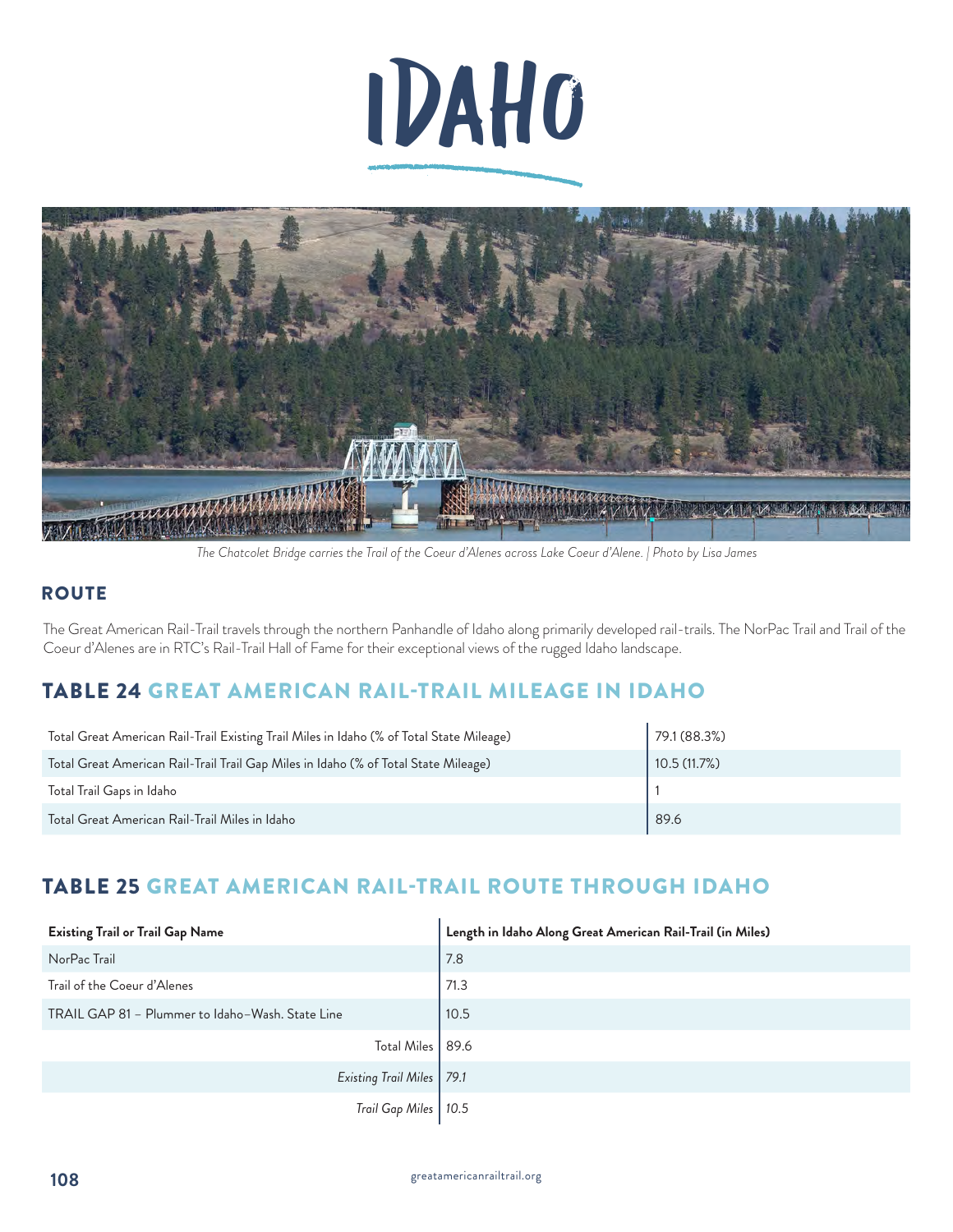

# **GREAT AMERICAN RAIL-TRAIL ROUTE ASSESSMENT 2022**